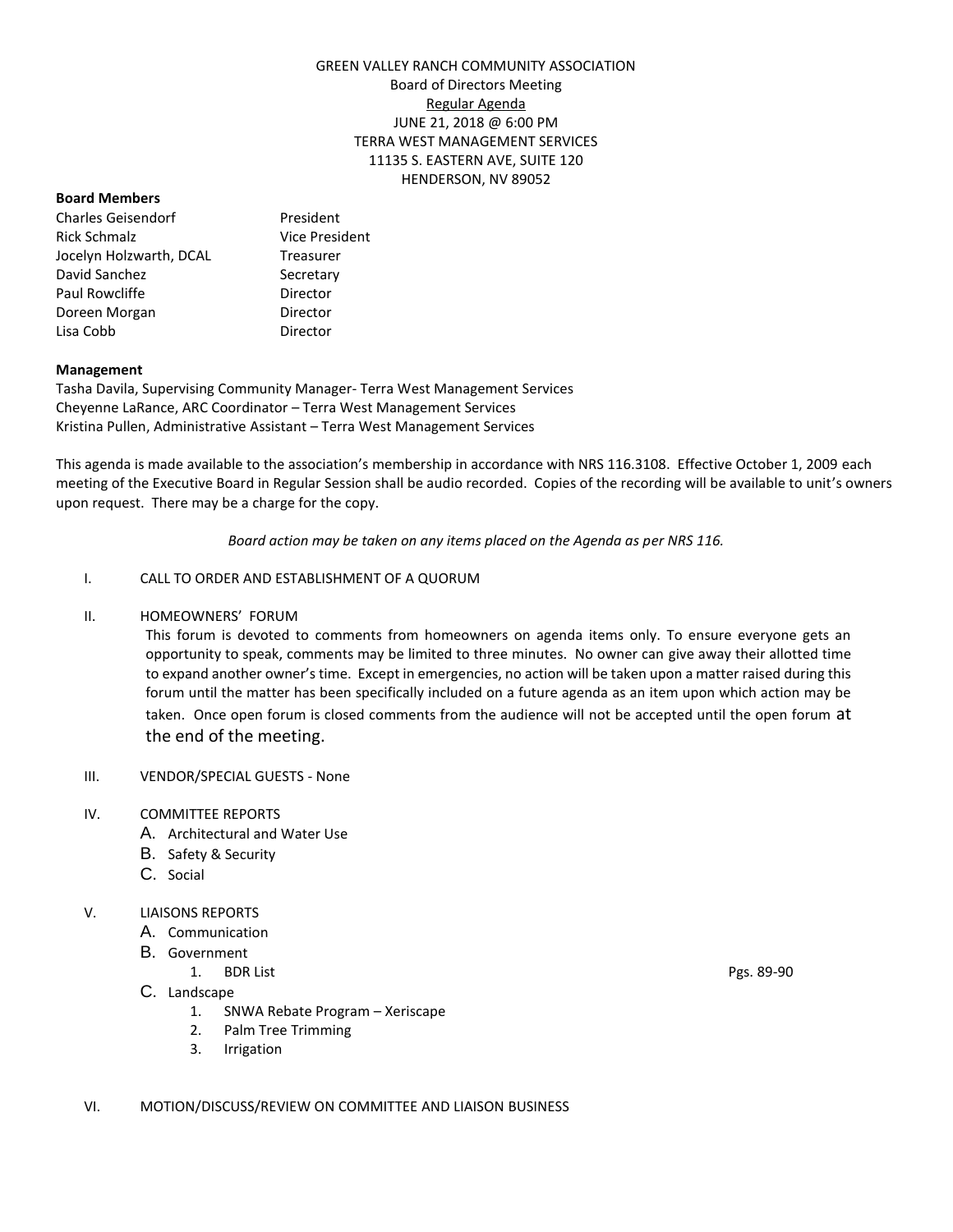## VII. CONSENT AGENDA ITEMS

Unless an item is pulled for discussion, the Board of Directors will take action on all consent agenda items with one motion, accepting the recommendations as stated on the agenda item. To pull an item for discussion, please notify the Board President before action is taken on the consent agenda items.

|    | A. Approval of Minutes - May 17, 2018    | Pgs. 92-95   |
|----|------------------------------------------|--------------|
|    | B. Acceptance of Financials - April 2018 | Pgs. 96-107  |
|    | C. Review of Litigation Disclosure       | Pgs. 108-113 |
|    | D. Next Meeting - July 19, 2018          |              |
|    | E. 2017 Pending Reserve Projects         | Pg. 114      |
|    | F. 2018 Reserve Projects                 | Pg. 115      |
|    | G. Project Priority List                 | Pg. 116      |
|    | H. Management Report                     | Pgs. 117-122 |
| Ι. | Landscaping Report                       | Pgs. 123-124 |

VIII. OPEN SEALED BIDS – Motion/Discuss/Review to approve management to open sealed bids

A. Asphalt Seal/Repair Sealed Bids

## IX. FINANCIAL

A. Treasurers Report

## X. UNFINISHED BUSINESS

- A. Intersection Corners not GVR Owned Motion/Discuss/Review to approve/deny/postpone email from American Nevada Company. Pgs. 126-133
- B. Josh Steven's Park Concrete Installation Vendor Change Motion/Discuss/Review to approve/deny/postpone change in the vendor awarded project from Titan Contraction Services in the amount of \$2,210.00 to Intertex LV, LLC in the amount of \$2,125.00.

# C. Strawberry Hill Park Furniture Replacement Update - Motion/Discuss/Review to approve/deny/postpone bids for replacement of the park furniture.

| 1. Comparison Worksheet                   | Pgs. 135-143 |
|-------------------------------------------|--------------|
| 2. Park Pro Playgrounds - \$7,445.73      | Pg. 155      |
| 3. Green Living Services - \$16,855.00    | Pgs. 156-165 |
| 4. Creative Play Recreation - \$15,559.36 | Pgs. 166-180 |

- XI. NEW BUSINESS
	- A. Coyote Concerns Motion/Discuss/Review to approve/deny/postpone coyote concerns. Pg. 182
	- B. Red Curb Painting Proposals Motion/Discuss/Review to approve/deny/postpone proposals to paint the red curbs.
		- 1. Bob's Fix It \$7,116.00
		- 2. ProTec Building Services \$14,917.00
	- C. Lighting Upgrade (Windsong Pathway) Motion/Discuss/Review to approve/deny/postpone proposal from ISG to upgrade the pathway lighting near Windsong. Pg. 212-221
	- D. R. Johnson Safety/Security Committee Resignation Motion/Discuss/Review to approve/deny/postpone Robert Johnson's resignation as Chair of the Safety & Security Committee.
	- E. Authorization for Paperless Options Motion/Discuss/Review to approve/deny/postpone Email Consent Form provided by Terra West Management Services.
	- F. Association Websites Motion/Discuss/Review to approve/deny/postpone review of the two (2) association websites.
	- G. Social Committee Request Motion/Discuss/Review to approve/deny/postpone request from committee to create social media page for community events.